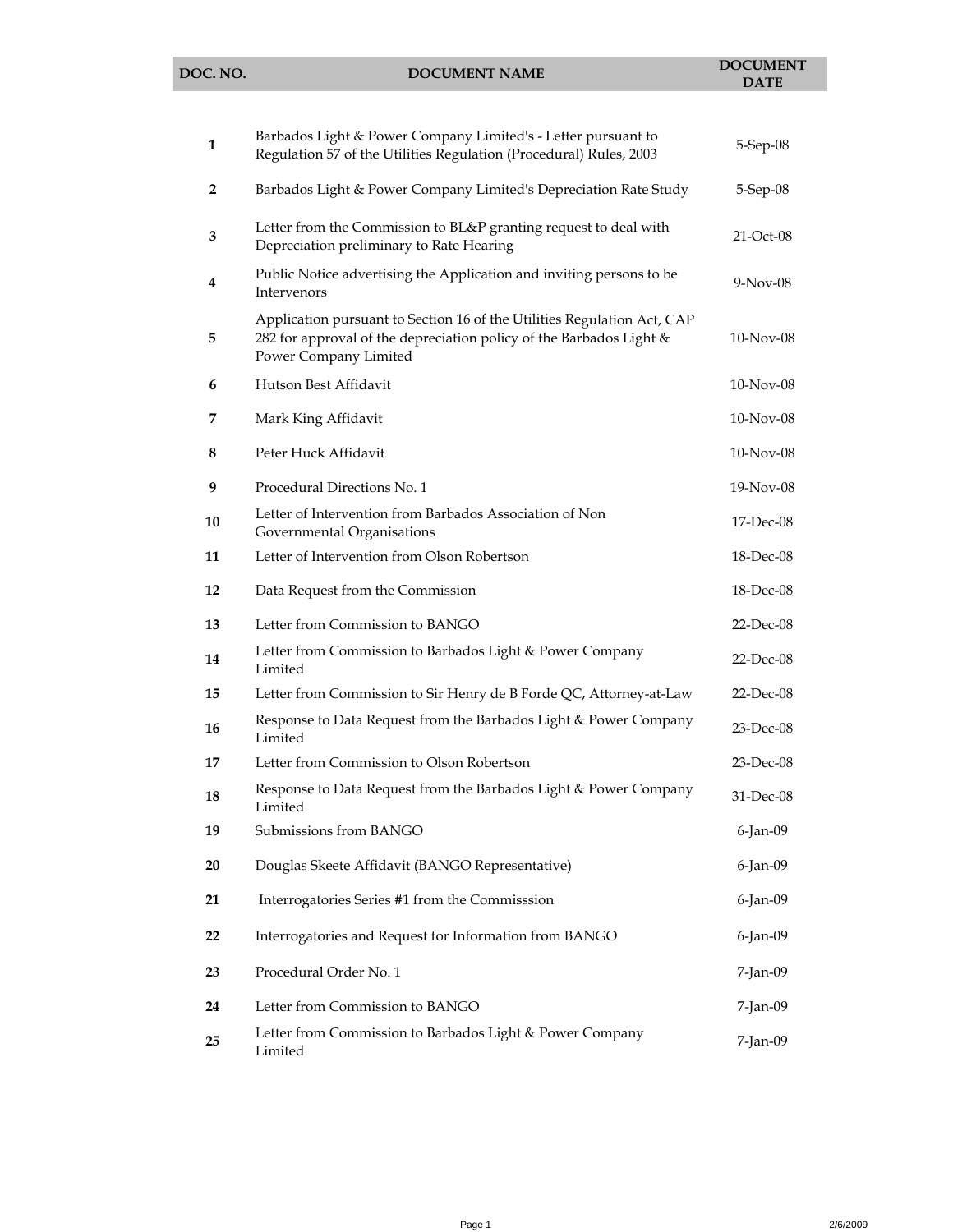| DOC. NO. | <b>DOCUMENT NAME</b>                                                                                           | <b>DOCUMENT</b><br><b>DATE</b> |
|----------|----------------------------------------------------------------------------------------------------------------|--------------------------------|
| 26       | Letter from Commission to Sir Henry de B Forde QC, Attorney-at-Law                                             | 7-Jan-09                       |
| 27       | Letter from Commission to Olson Robertson                                                                      | 7-Jan-09                       |
| 28       | Supplemental Letter of Intervention from Mr. Olson Robertson                                                   | 8-Jan-09                       |
| 29       | Public Notice advertising Issues Conference                                                                    | 9-Jan-09                       |
| 30       | Procedural Directions No. 2                                                                                    | 9-Jan-09                       |
| 31       | Letter from Commission to Olson Robertson                                                                      | 9-Jan-09                       |
| 32       | Letter from Commission to Olson Robertson                                                                      | 12-Jan-09                      |
| 33       | Response to BANGO's Request for Information - Barbados Light &<br>Power Company Limited                        | 15-Jan-09                      |
| 34       | Barbados Light & Power Company Limited's Response to the<br>Commission's Proposed List of Issues               | 15-Jan-09                      |
| 35       | Barbados Light & Power Company Limited's Submissions for Issues<br>Conference                                  | 16-Jan-09                      |
| 36       | Interrogatories Series #2 from the Commission                                                                  | 16-Jan-09                      |
| 37       | Public Notice advertising the Depreciation Hearing                                                             | 18-Jan-09                      |
| 38       | Answers to Interrogatories Series #1                                                                           | 19-Jan-09                      |
| 39       | Answers to Interrogatories from BANGO                                                                          | 19-Jan-09                      |
| 40       | Undertaking to Produce Copies of Depreciation Studies                                                          | 19-Jan-09                      |
| 41       | Letter from Commission to Messrs Clarke Gittens & Farmer, Attorneys-<br>at-Law                                 | 19-Jan-09                      |
| 42       | Letter from Barbados Light & Power Company Limited to the<br>Commission                                        | 19-Jan-09                      |
| 43       | Hutson Best Supplemental Affidavit                                                                             | 20-Jan-09                      |
| 44       | Procedural Order No. 2                                                                                         | 20-Jan-09                      |
| 45       | Clarification of the Order being sought by the Applicant                                                       | 20-Jan-09                      |
| 46       | Response to BANGO's Request for Information - Barbados Light &<br>Power Company Limited                        | 20-Jan-09                      |
| 47       | Response to BANGO's Request for Information - Commission                                                       | 20-Jan-09                      |
| 48       | Answers to Interrogatories Series #2                                                                           | 23-Jan-09                      |
| 49       | Letter from BANGO to the Commission                                                                            | 23-Jan-09                      |
| 50       | Letter from BANGO to the Commission                                                                            | 23-Jan-09                      |
| 51       | Response to requests for soft copies of fixed assests spreadsheets from<br>the Barbados Light & Power Co. Ltd. | 26-Jan-09                      |
| 52       | Opening Statement and Reference Documents of the Barbados Light &<br>Power Company Limited                     | 27-Jan-09                      |
| 53       | Opening Submissions from BANGO (Chris Halsall)                                                                 | 27-Jan-09                      |

Opening Submissions Olson Robertson's 27-Jan-09